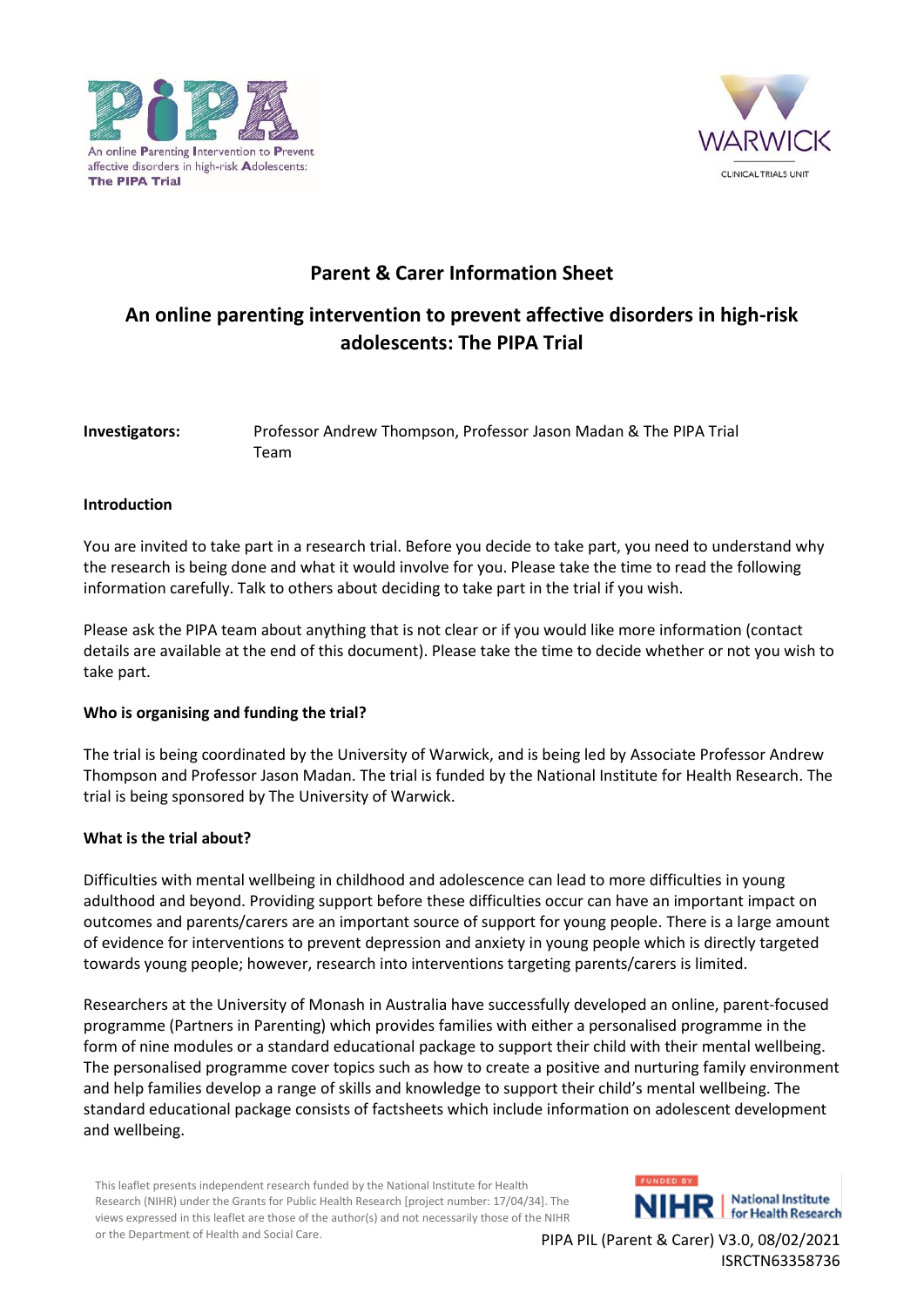The University of Warwick has adapted the Australian Partners in Parenting website for use in the UK. This was adapted following guidance from parents/carers and teachers in the local area. The PIPA trial is exploring the effectiveness of the personalised programme and standard educational package, to see which is best at helping parents to reduce depression and anxiety in their children. The trial will involve approximately 433 families in England.

## **Why have I been invited?**

We are inviting parents/carers of children aged 11-15 years attending schools in Birmingham, Coventry and the surrounding areas to participate in the trial. You have been contacted because your school has chosen to collaborate with us on the trial.

## **What would taking part involve?**

The diagram below shows what taking part will involve.



## Definitions

Randomisation – There will be two groups in the trial: one receiving a standard educational package and one receiving the personalised programme. Parents/carers will be randomly allocated to one of the groups by a computer. Parents/carers will know which group they were placed in once they have registered on the

This leaflet presents independent research funded by the National Institute for Health Research (NIHR) under the Grants for Public Health Research [project number: 17/04/34]. The views expressed in this leaflet are those of the author(s) and not necessarily those of the NIHR or the Department of Health and Social Care.

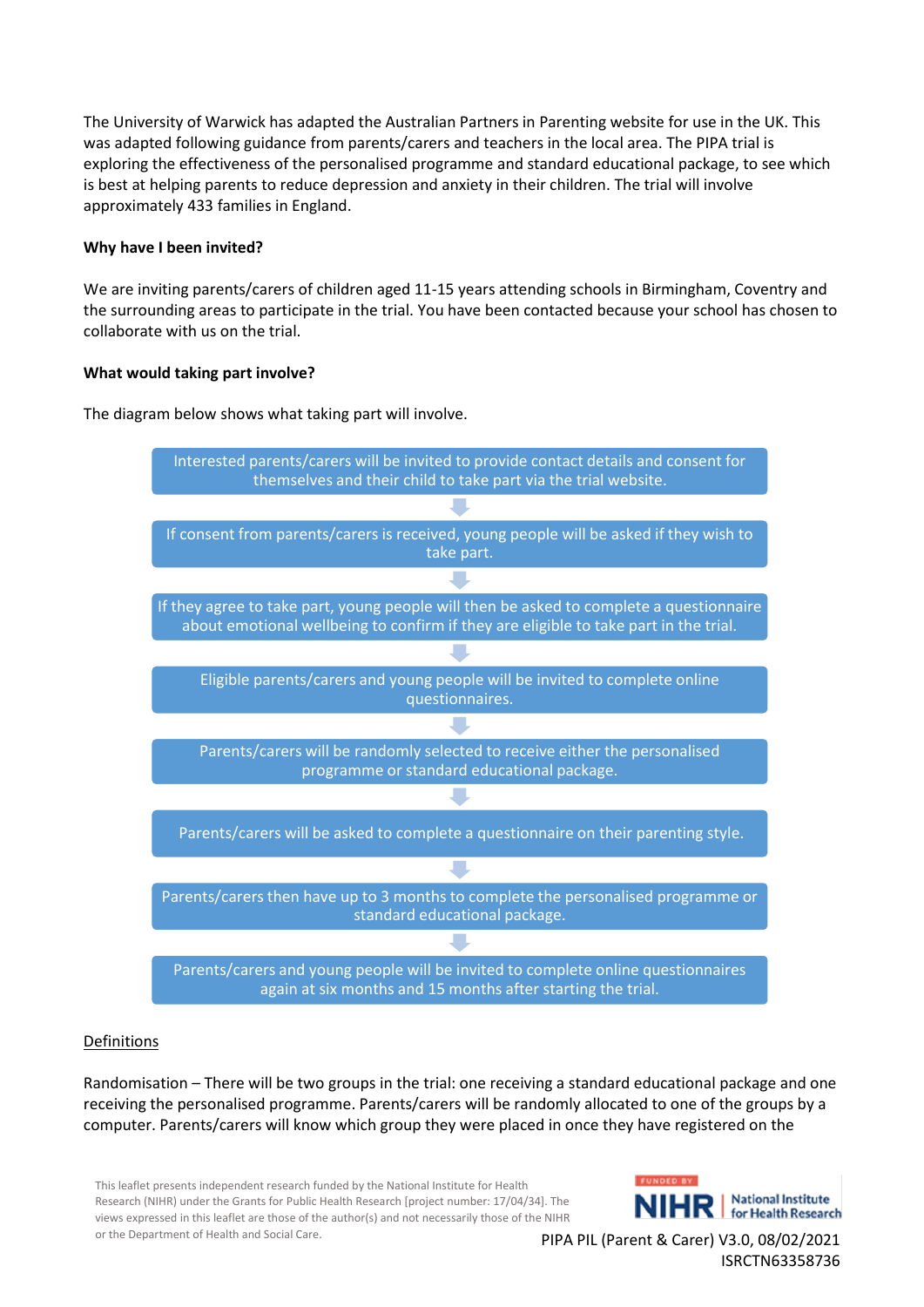Partners in Parenting website and completed some questions on their parenting style. Neither parents/carers, nor the researchers are able to choose or influence the group into which they are placed.

Partners in Parenting website– this is used to manage the standard educational package and the personalised programme. *(Please note that both the PIPA database and Partners in Parenting website do not work in Internet Explorer. If you are experiencing difficulties, please use another browser such as Chrome or Edge).*

Standard educational package – five factsheets about adolescent development and wellbeing (one released each week).

Personalised Programme – a set of modules selected for each parent/carer covering up to nine different areas of parenting and family life (one module released each week).

## The Trial

- The trial is conducted online so you and your child will not be asked to attend meetings with researchers.
- Baseline and follow-up questionnaires include questions about mental wellbeing, depression and anxiety, quality of life and use of health services. Information about age, gender and ethnicity will also be collected at the start of the trial.
- More than one parent/carer per family is welcome to work through the Partners in Parenting website. However, we do ask that only one parent/carer completes the initial questionnaires and the same parent/carer will also need to complete the follow-up questionnaires. This same parent/carer would provide consent for the trial.
- All parents/carers will receive fortnightly calls from the research team to check-in and provide support (such as help with using the Partners in Parenting website) as needed. If we haven't been able to reach you after three attempts, we will leave a voicemail requesting you to call us back. In alternating weeks, parents/carers will receive a text/email message reminder to continue with their factsheets/modules. You will receive an automated email from the Partners in Parenting website when a new module/factsheet is released.
- Parents/carers and young people will be asked to complete online questionnaires again at six months and 15 months after completing the initial questionnaires (total duration of the trial for each family is 15 months).
- Each set of questionnaires (at baseline, six months and 15 months), should take on average about one hour to complete. This could take slightly longer depending on your answers to some of the questions.
- If you decide to join the trial, please can we ask that you do not discuss the online resources (the personalised programme and standard educational package) with other parents/carers who may be taking part in the trial? This is so that we can accurately measure the effectiveness of the personalised programme and the standard educational package.
- Recruitment for the PIPA trial will finish at the end of April 2021 so parents/carers who would like to

This leaflet presents independent research funded by the National Institute for Health Research (NIHR) under the Grants for Public Health Research [project number: 17/04/34]. The views expressed in this leaflet are those of the author(s) and not necessarily those of the NIHR or the Department of Health and Social Care.

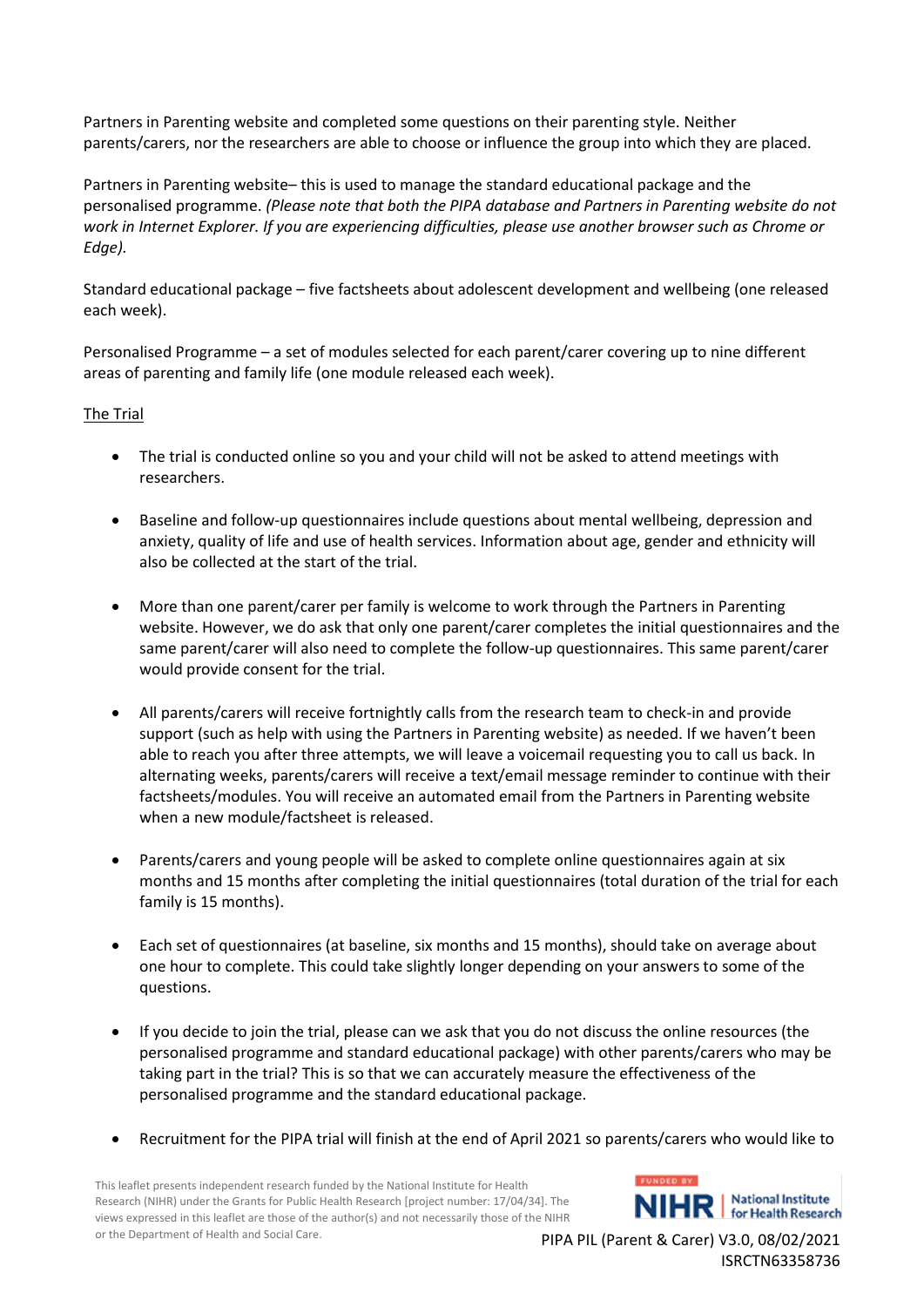take part must register before then.

- Parents/carers may be invited to attend a focus group with other parents/carers about their experience on the trial at a later date. Around 30 parent/carers and young people may also be invited to individual interviews about their experience on the trial. These focus groups and interviews will be audio recorded, and later typed up, and will be held in accordance with the University of Warwick's data policy. If you are asked to take part in a focus group or interview and you do not want to, this is completely fine and will not affect your time on the trial. At the time of asking, we will give you more information on this so that you can make an informed decision and give consent. We will be approaching participants about this in 2021.
- University of Warwick's data policy: <https://warwick.ac.uk/services/sim/dataprotection>

## **Who can take part?**

If you are interested in taking part, you will need to meet each of the following criteria:

- Parents/carers of young people aged 11-15 years (parent/carers include parents, carers, nonbiological parents, grandparents and legal guardians).
- Parent/carer age ≥ 18 years.
- Able to provide informed consent for both the parent/carer and young person.
- Sufficient understanding and knowledge to engage with content presented in English.
- Have access to the internet and a personal email account (for email communication) and mobile phone number (for phone and text messaging communication).
- Lives with the participating child.

Your child will also need to fulfil the following criteria:

- Attends one of the schools taking part in the PIPA trial (if your child's school has contacted you about the trial then they are taking part).
- Confirmed assent (agreement) to participate in the trial.
- Has a reading age of 11+ years
- Has access to a mobile phone for text messaging communication and the internet for questionnaire completion.
- Score a certain amount on some screening questions about their wellbeing.

In addition to the above, you will need to ensure that the following does not apply to you:

- Previous unsuccessful entry into this trial.
- Withdrawal from the current trial.
- Participation in an alternative parenting intervention in the last 90 days.
- A parent/carer and young person is already taking part in the trial from your household.

If you meet the criteria and you and your child are happy to take part, your eligibility will be confirmed once your child has completed the eligibility questions about wellbeing. If your child is eligible, you will both be invited to continue with the trial.

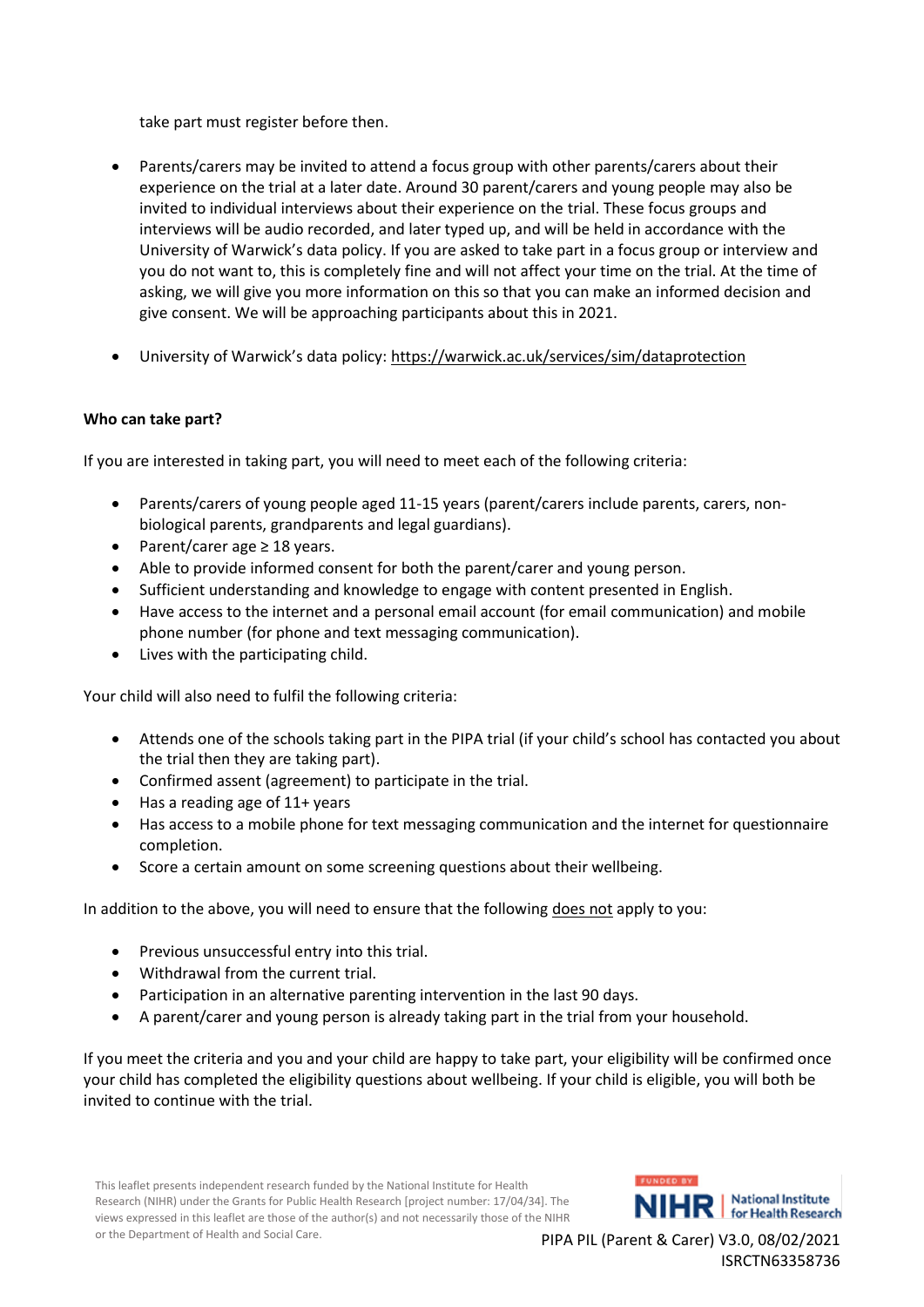## **What if my child or I am not eligible?**

If you are not eligible you will not be able to take part in the trial. If your child is not eligible, you will both be informed that you are ineligible for the trial.

Due to the eligibility requirements for the trial, if after you have entered some information about yourself and your child onto our database and you find out you are ineligible, we will need to keep some identifiable information on you both on our database to ensure that you are not screened for the trial twice. This identifiable data will be deleted once recruitment for the trial ends (at the end of 2021).

## **Do I have to take part?**

No. Taking part in this trial is voluntary and choosing not to take part will not affect you or your child in any way. You can also choose to withdraw at any time, without giving a reason, by contacting one of the research team. Further details about withdrawing from the trial are provided later on in this document.

## **What are the possible benefits of taking part in this trial?**

Taking part in this trial should help improve your knowledge of mental wellbeing in young people and assist you in picking up some tips to help support your child. By participating in this trial you will also be contributing to the evidence for research into adolescent mental health and preventive interventions. The findings of this trial may help to develop better services for young people at risk of developing mental health difficulties and provide parents/carers with skills to assist them.

## **What are the possible disadvantages, side effects or risks, of taking part in this trial?**

Risks in taking part are minimal. It is possible that participants may find some of the topics covered in the trial upsetting. The research team will be able to monitor this through the regular phone contact and provide the necessary support and if needed let you know about where you can go to get further information and advice. If the research team becomes concerned about the welfare of a participant, we will follow approved procedures in dealing with this. This will likely involve a phone call from the team to the parent/carer/school.

#### **Expenses and payments**

Each participating family will receive £25 voucher at the end of the trial if questionnaires are completed at each time point (baseline, six months & 15 months) by both parent/carer and young person. This is as an acknowledgement of the time commitment required to complete the questionnaires (around one hour each per time point). This payment will be in the form of a voucher and the trial team will be in touch to arrange this after the completion of the last questionnaire. We will need your address to send this to you.

#### **Will my taking part be kept confidential?**

Information collected during this trial will be kept confidential and handled and stored in accordance with the Data Protection Act 2018 and the General Data Protection Regulation. Personal identifying information will be held securely at Warwick Clinical Trials Unit. This includes names and contact details which will be required for communication throughout the trial. Access to this data will be monitored throughout the trial. At the end of the trial (after the last participant has completed their last questionnaire and any interviews have been completed), names and contact details will be deleted from our records.

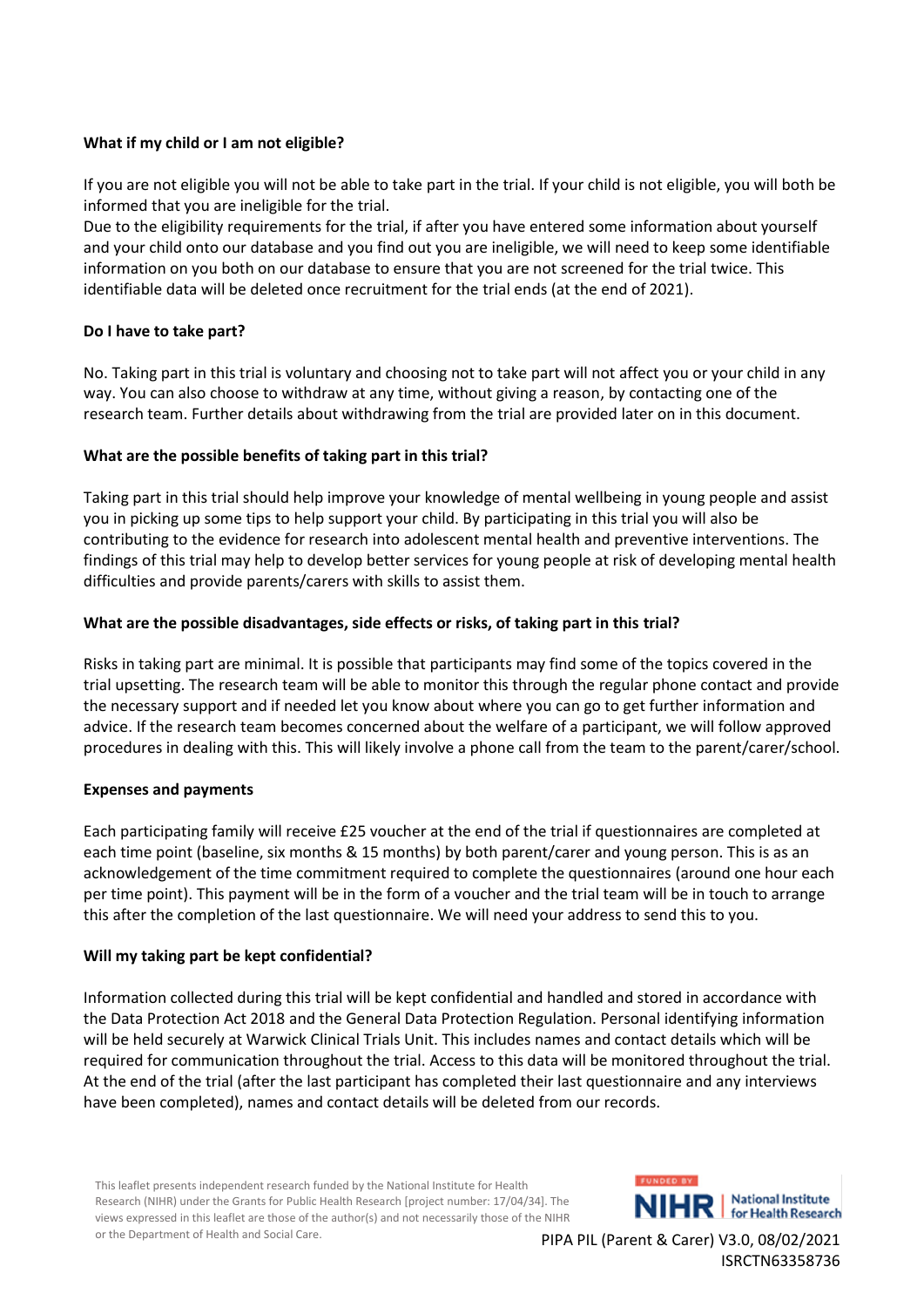You and your child will be assigned participant identification numbers, which will be used during the trial by the PIPA trial team. Examples of when this will be used are when transferring data and for safety monitoring. The reason for having the identification number is to remove the need to transfer and use personal identifiable data outside of the research team. More information on data transfers can be found below.

All data will be treated in confidence and will not be disclosed or used for any unrelated purpose (except by prior agreement from the parent/carer or to address concern/risk to the participant, researcher or others).

If the research team identifies a participant deemed at risk or becomes concerned about their safety, the team will follow University of Warwick-approved procedures and inform the parents/carers, school, clinicians at Warwick Clinical Trials Unit and/or relevant authorities which could include the emergency services.

For the purpose of this trial your name and contact details may be shared with individuals from the Birmingham and Coventry Research Networks who will be assisting with making the fortnightly phone calls to participants throughout the trial. The Clinical Research Networks fund and manage infrastructure to support high-quality health and care research in England.

Your child's school will not be made aware of any participation in the trial, except for any circumstances where we may be concerned about a participant's safety.

## **What will happen to the data collected about me?**

As a publicly-funded organisation, the University of Warwick must ensure that it is in the public interest when we use personal identifiable information from people who have agreed to take part in research. This means that if you agree to take part in a research trial, such as this, we will use your data in the ways needed to conduct and analyse the research trial.

We will act as the data controller for the trial. We are committed to protecting the rights of individuals in line with data protection legislation. The Warwick Clinical Trials Unit will archive trial documentation and data for at least 10 years after completion of the trial. This will not include your names and contact details.

The University of Monash will be a data processer for the trial and the Partners in Parenting website (where you will enter some personal identifiable information about yourself and your child, and work through your personalised programme/standard educational package) will be managed by them and based within a Google cloud in the UK.

Parents/carers will be required to provide consent for both themselves and their child via an online form, alongside contact details for themselves and their child which will be stored securely at the Warwick Clinical Trials Unit. All other participant data will be collected online via the PIPA trial database which is subject to the University of Warwick data policy. Access to data will be restricted to authorised personnel.

Address details for participants will be collected for use in the case of an emergency where the research team may be required to contact emergency services due to concerns for a participant.

Your rights to access, change or move your information are limited, as we need to manage your information in specific ways in order for the research to be reliable and accurate. The University of Warwick has in place policies and procedures to keep your data safe.

For further information, please refer to the University of Warwick Research Privacy Notice which is available

This leaflet presents independent research funded by the National Institute for Health Research (NIHR) under the Grants for Public Health Research [project number: 17/04/34]. The views expressed in this leaflet are those of the author(s) and not necessarily those of the NIHR or the Department of Health and Social Care.

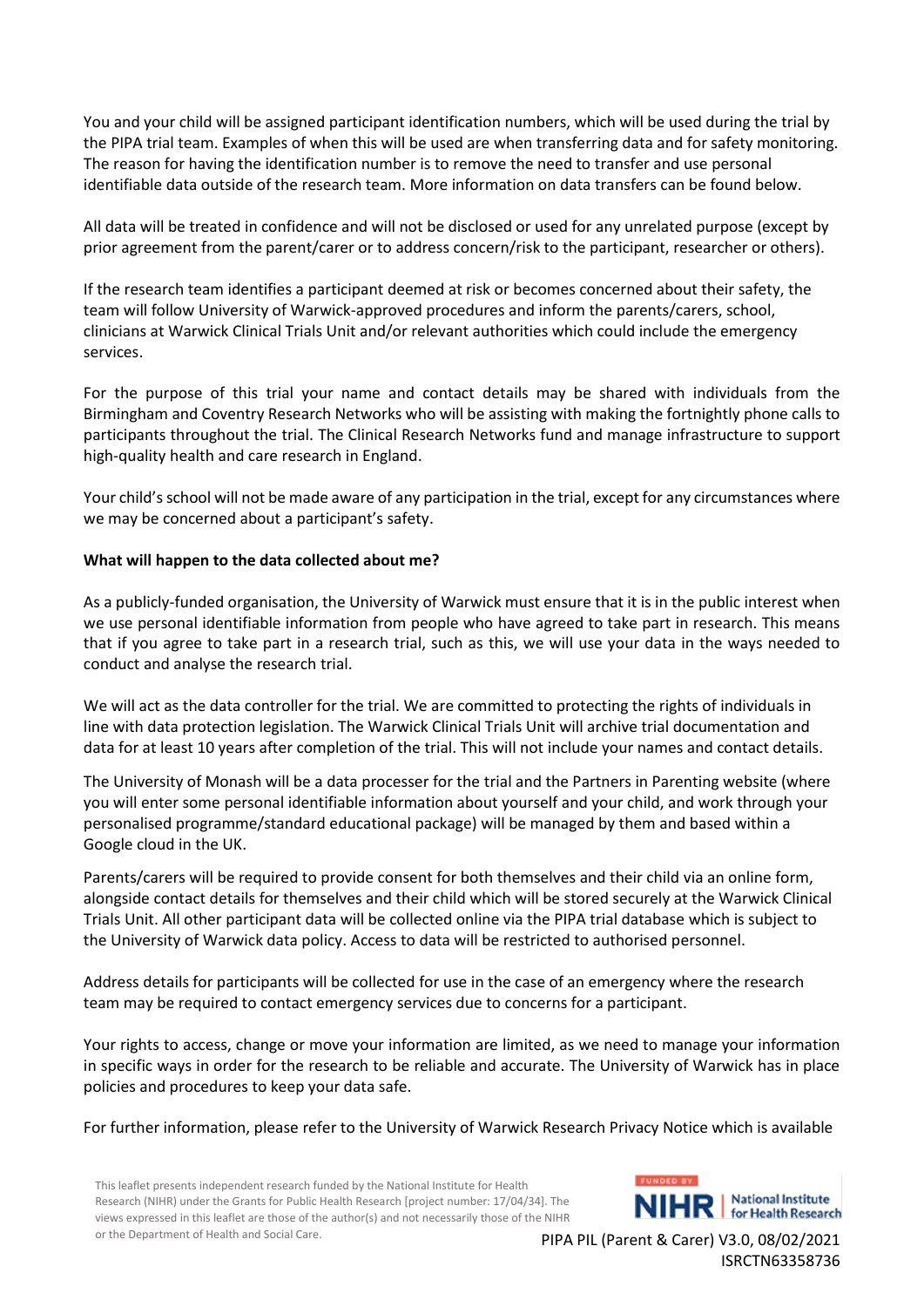here:<https://warwick.ac.uk/services/sim/privacynotices/research/> or by contacting the Information and Data Compliance Team at **GDPR@warwick.ac.uk.** 

## **Data Transfer**

For the purpose of this trial your name, gender and contact details may be shared with individuals from the Birmingham and Coventry Research Networks who will be assisting with making the fortnightly phone calls to participants throughout the trial. Your child's name and gender will also be shared with them.

The trial team will be using a text and email messaging service called Twilio during the course of the trial. This will help the team to send out the fortnightly text/email messages, Partners in Parenting emails and any reminders for questionnaire completion to participants. For the purpose of text messaging, yours and your child's mobile phone numbers and names will be shared with Twilio. For the purpose of sending emails, your email address and yours and your child's names will be shared with Twilio. We will ensure that this data is deleted at the end of the trial (the end of 2022). Twilio's privacy statement can be found here [https://www.twilio.com/legal/privacy.](https://www.twilio.com/legal/privacy)

During the course of the trial, data will be transferred from the Partners in Parenting website site to The University of Warwick and to and from the University of Warwick and third parties (including Monash University in Australia) involved in the assessment of the questionnaires. When transferring the Partners in Parenting data and questionnaire data, your participant identification numbers will be used and the data will be anonymous.

Data Processing and Data Sharing agreements will be in place for the above purposes. Data will be transferred securely and in accordance with University of Warwick's policies.

Your anonymised data may also be used for future research, including impact activities following review and approval by an independent Research Ethics Committee and subject to your consent at the outset of this research project.

#### **What will happen if I don't want to carry on being part of the trial?**

Taking part in this trial is entirely voluntary and you are free to withdraw from the trial at any point without providing a reason, by contacting the research team using the contact details at the end of this document. Withdrawing from the trial will not affect you or your child in any way.

The eligibility requirements for the trial state that we cannot allow previously ineligible or withdrawn participants enter the trial again and so because of this, we will also need to keep some identifiable information about you and your child on our database to ensure that you are not entered into the trial more than once. These identifiable data will be deleted once recruitment for the trial ends (at the end of 2021). If you choose to withdraw, we will use any data that you have provided us with up to that point.

To safeguard your rights, we will use the minimum personal-identifiable information possible and keep the data secure in line with the University's Information and Data Compliance policies*.*

If you choose to withdraw, you can either withdraw from the Partners in Parenting website (Personalised Programme or standard educational package) but still complete follow-up questionnaires, or withdraw from the trial completely at which point your child will also be withdrawn. Likewise, your child can either withdraw from completing questionnaires or withdraw completely from the trial at which point you (the

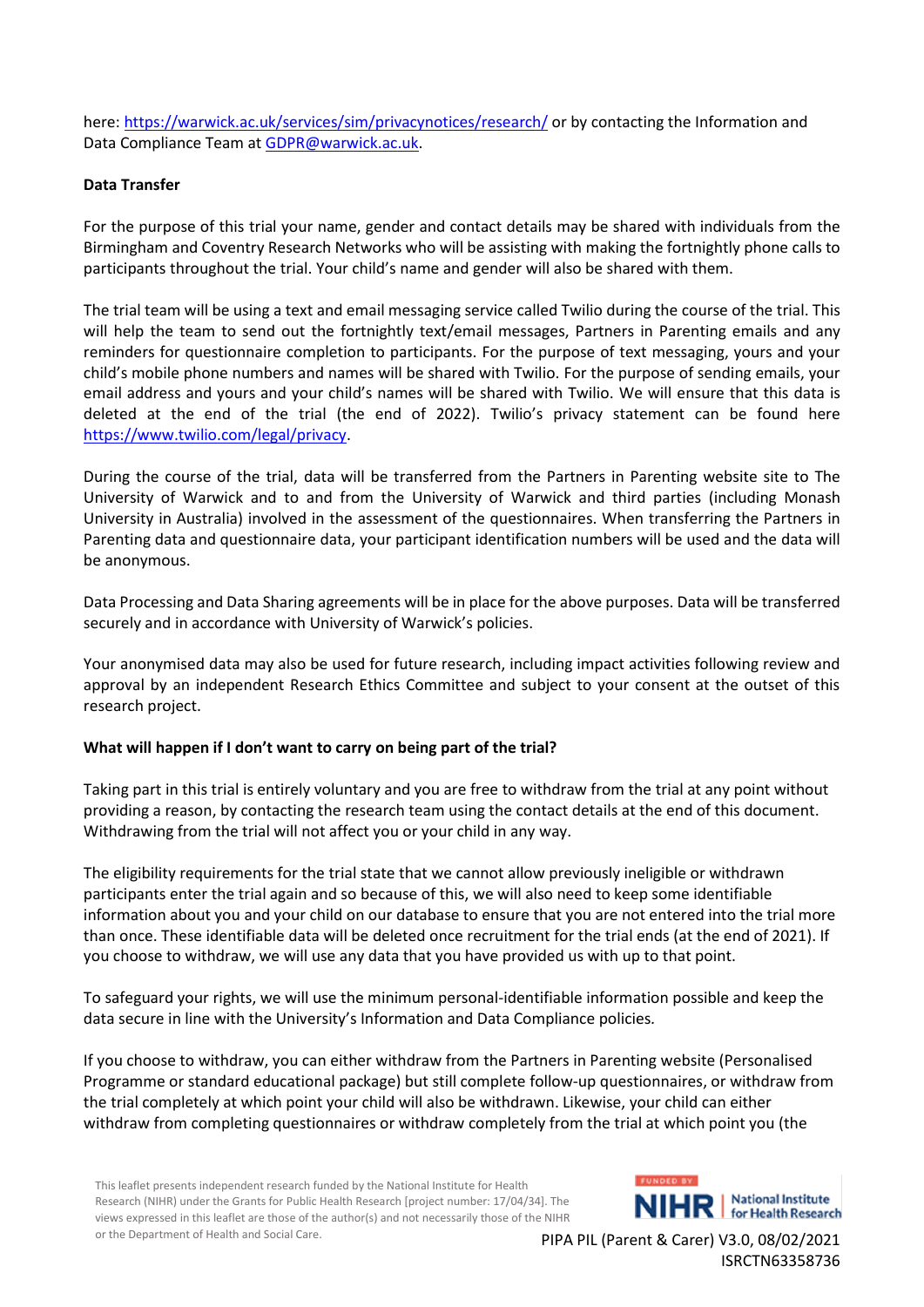parent/carer) will also be withdrawn. If you choose to withdraw, we will use any data that you have provided us with up to that point.

## **What will happen to the results of the trial?**

We will present the findings of the trial in a report to the funder and in relevant journals. Individual participants will not be identified in any of the publications. If you wish to find out about the results of the trial after the trial has ended, please contact the research team or go to the trial website (<www.warwick.ac.uk/pipa>).

#### **Who has reviewed the trial?**

This trial has been independently reviewed and given favourable opinion by the University of Warwick's Biomedical & Scientific Research Ethics Committee (BSREC): BSREC 20/19-20. This trial meets the required ethics standards.

## **Who should I contact if I want further information?**

If you have any questions about the trial, or your involvement in it, either now or in the future, please contact the PIPA trial team using the details below:

> Dr. Charlotte Connor – Senior Research Fellow Warwick Clinical Trials Unit, Warwick Medical School University of Warwick, Coventry, CV4 7AL Email: [pipa@warwick.ac.uk](mailto:pipa@warwick.ac.uk) Tel: 02476575078

#### **What if there is a problem?**

This trial is covered by the University of Warwick's insurance and indemnity cover. If you have any concerns about this trial, please contact the trial team:

> The PIPA Trial Team Warwick Clinical Trials Unit Warwick Medical School, University of Warwick Coventry, CV4 7AL Email: [pipa@warwick.ac.uk](mailto:pipa@warwick.ac.uk)

#### **Who should I contact if I wish to make a complaint?**

Any complaint about the way you have been dealt with during the trial or any possible harm you might have suffered will be addressed. Please address your complaint to the person below, who is a senior University of Warwick official, entirely independent of this trial:

# **Head of Research Governance** Research & Impact Services, University House University of Warwick

This leaflet presents independent research funded by the National Institute for Health Research (NIHR) under the Grants for Public Health Research [project number: 17/04/34]. The views expressed in this leaflet are those of the author(s) and not necessarily those of the NIHR or the Department of Health and Social Care.